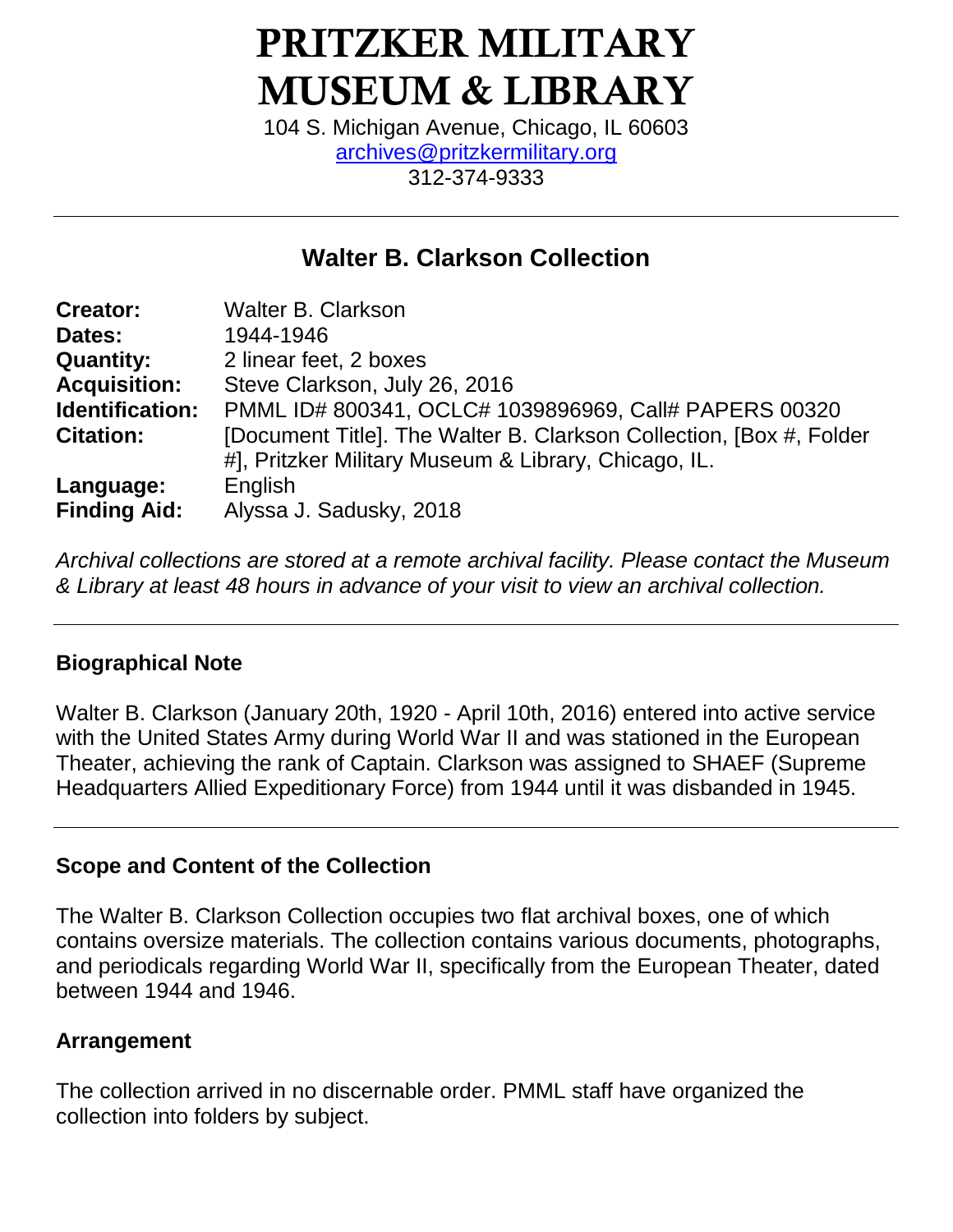# **Rights**

Copyrights held by Steve Clarkson were transferred to the Pritzker Military Museum & Library. All other rights are held by the author or publisher. Users assume responsibility for following copyright laws as established by US Code Title 17.

## **Key Subjects**

This collection is indexed under the following headings in the Library's online catalog. Researchers interested in materials about related topics, persons, or places should search the catalog using these subject headings.

## **Names**

Clarkson, Walter B.

## **Subjects**

World War, 1939-1945 United States. Army—History—World War, 1939-1945 Allied Forces. Supreme Headquarters

## **Separations**

| <b>Item ID</b> | <b>Call Number</b> | <b>Description</b>                                       | Location |
|----------------|--------------------|----------------------------------------------------------|----------|
| 800341016      |                    | <b>YANK Continental Edition</b><br>Periodical, 4/28/1945 |          |
| 800341017      |                    | <b>YANK British Edition Periodical,</b><br>7/3/1944      |          |

## **Container List**

| <b>Box Folder</b> | <b>Item ID</b>      | Title                                                      | <b>Dates</b> |
|-------------------|---------------------|------------------------------------------------------------|--------------|
|                   | 800341001 Scrapbook |                                                            | 1944-1946    |
|                   |                     | Page 1: Daily Express Newspaper [Moved to<br>oversize box] | 8/8/1944     |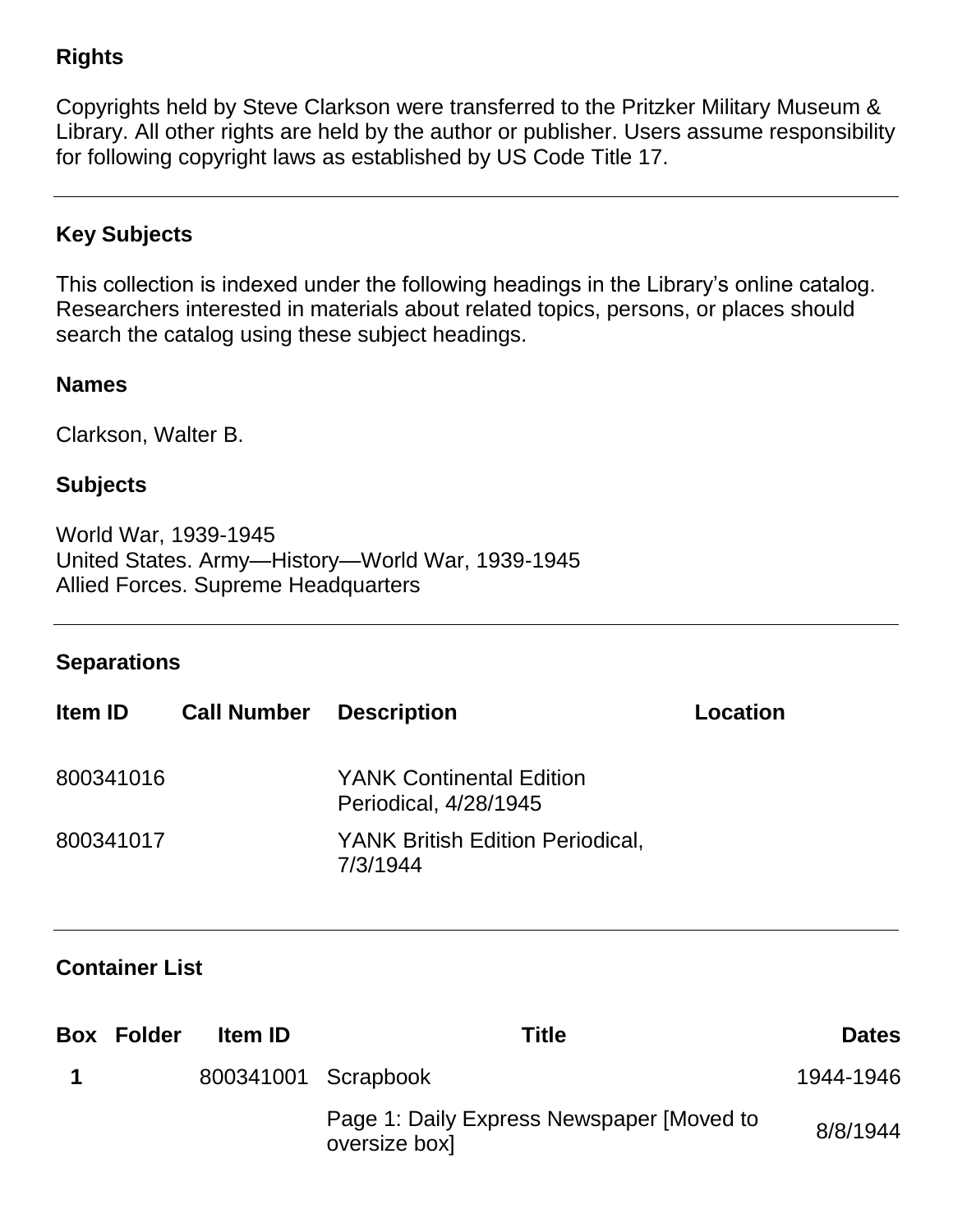| Page 3: Movement Orders                                                                                                                                                                                                                                                               | 1/9/1944           |
|---------------------------------------------------------------------------------------------------------------------------------------------------------------------------------------------------------------------------------------------------------------------------------------|--------------------|
| Page 4: Map of Red Cross Clubs in Central<br>London                                                                                                                                                                                                                                   | nd                 |
| Page 5: Menu from ship across the Atlantic,<br>two photographs of central London                                                                                                                                                                                                      | nd                 |
| Page 6: Typed military document detailing<br>ration assignments                                                                                                                                                                                                                       | 3/7/1944           |
| Page 7: Eight photographs of locations in<br>and around London                                                                                                                                                                                                                        | nd                 |
| Page 9: Various documents including, a<br>photograph titled "Piccadilly Circus in<br>Wartime", "The New Pictorial Map of<br>London", a London Underground Transport<br>pamphlet, Town Hall Music Program, and a<br>handwritten note on "The Kinsmen<br>Information Bureau" letterhead | [March,<br>1944]   |
| Page 11: Four photographs, three of<br>unnamed individuals and one of the London<br>Embankment, and a handwritten note.                                                                                                                                                               | nd                 |
| Page 13: Three clippings of concert/theatre<br>programs to the Royal Albert Hall and The<br><b>Globe Theatre</b>                                                                                                                                                                      | 4/27/1905          |
| Page 14: Daily Express Newspaper                                                                                                                                                                                                                                                      | 8/28/1944          |
| Page 15: Daily Express Newspaper                                                                                                                                                                                                                                                      | 8/17/1944          |
| Page 16: The Stars and Stripes Newspaper                                                                                                                                                                                                                                              | 8/7/1944           |
| Page 17: Typed confidential military<br>document detailing deployment orders, two<br>photographs of unnamed individuals                                                                                                                                                               | 9/2/1944           |
| Page 18: French banknote, Guide to "The<br><b>Amusements of Paris"</b>                                                                                                                                                                                                                | November,<br>1944  |
| Page 19: French banknote, one photograph<br>of an aerial view of the Palace of Versailles,<br>a menu card for a French restaurant                                                                                                                                                     | September,<br>1944 |
| Page 20: French banknotes, typed military<br>document detailing orders                                                                                                                                                                                                                | 10/4/1944          |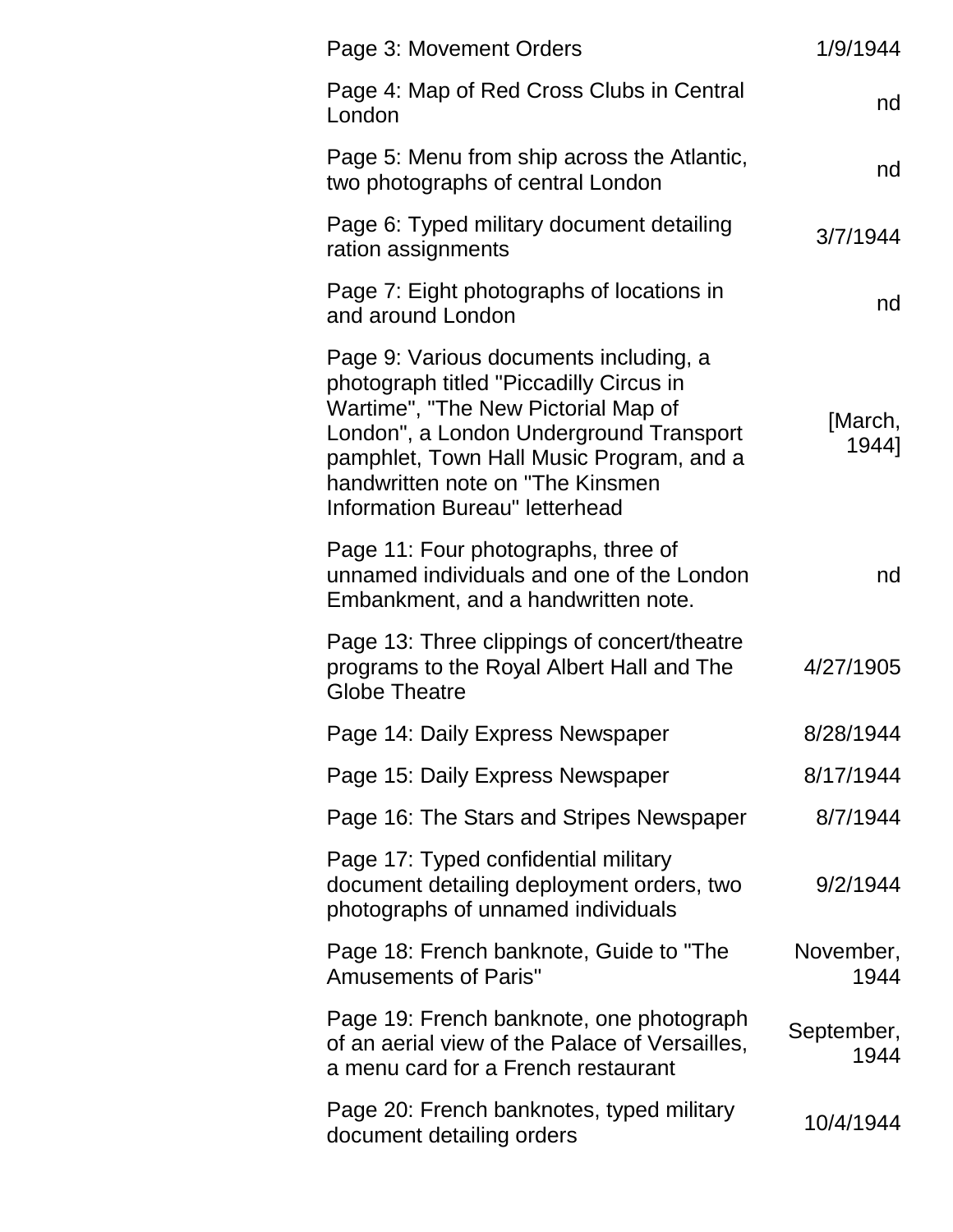| Page 21: Photographs of unnamed<br>individuals and the Palace of Versailles                                                                 | nd         |
|---------------------------------------------------------------------------------------------------------------------------------------------|------------|
| Page 22: The Stars and Stripes Newspaper                                                                                                    | 11/14/1944 |
| Page 23: The Stars and Stripes Newspaper                                                                                                    | 11/16/1944 |
| Page 24: The Shaefer Bulletin                                                                                                               | 12/25/1944 |
| Page 25: Christmas dance and dinner menu,<br>five photographs of unnamed individuals                                                        | nd         |
| Page 26: Typed Military document detailing<br>orders                                                                                        | 1/8/1945   |
| Page 27: Nine photographs showing two<br>unnamed individuals                                                                                | nd         |
| Page 28: Typed correspondence from<br>Colonel R.Q. Brown to All Members of This<br>Command                                                  | 12/24/1944 |
| Page 29: Nine photographs of unnamed<br>individuals                                                                                         | nd         |
| Page 30: Newspaper clipping from The Stars<br>and Stripes, "Surrender to All Allies<br>Announced by Germany"                                | 5/3/1945   |
| Page 31: The Stars and Stripes Newspaper<br>[Moved to oversize box], Herald Tribune<br>Newspaper                                            | 5/8/1945   |
| Page 32: Typed correspondence from<br>[Wally] to Family                                                                                     | 5/11/1945  |
| Page 33: Three photographs of unnamed<br>individuals, a newspaper clipping of a<br>political cartoon, titled "Goering's Bitterest<br>Hours" | 5/13/1945  |
| Page 34: Herald Tribune Newspaper                                                                                                           | 5/24/1945  |
| Page 35: Newspaper clipping                                                                                                                 | nd         |
| Page 36: Typed correspondence from<br>[Wally] to Family                                                                                     | 6/4/1945   |
| Page 37: Map of military facilities in<br>Frankfurt, five photographs of unnamed                                                            | nd         |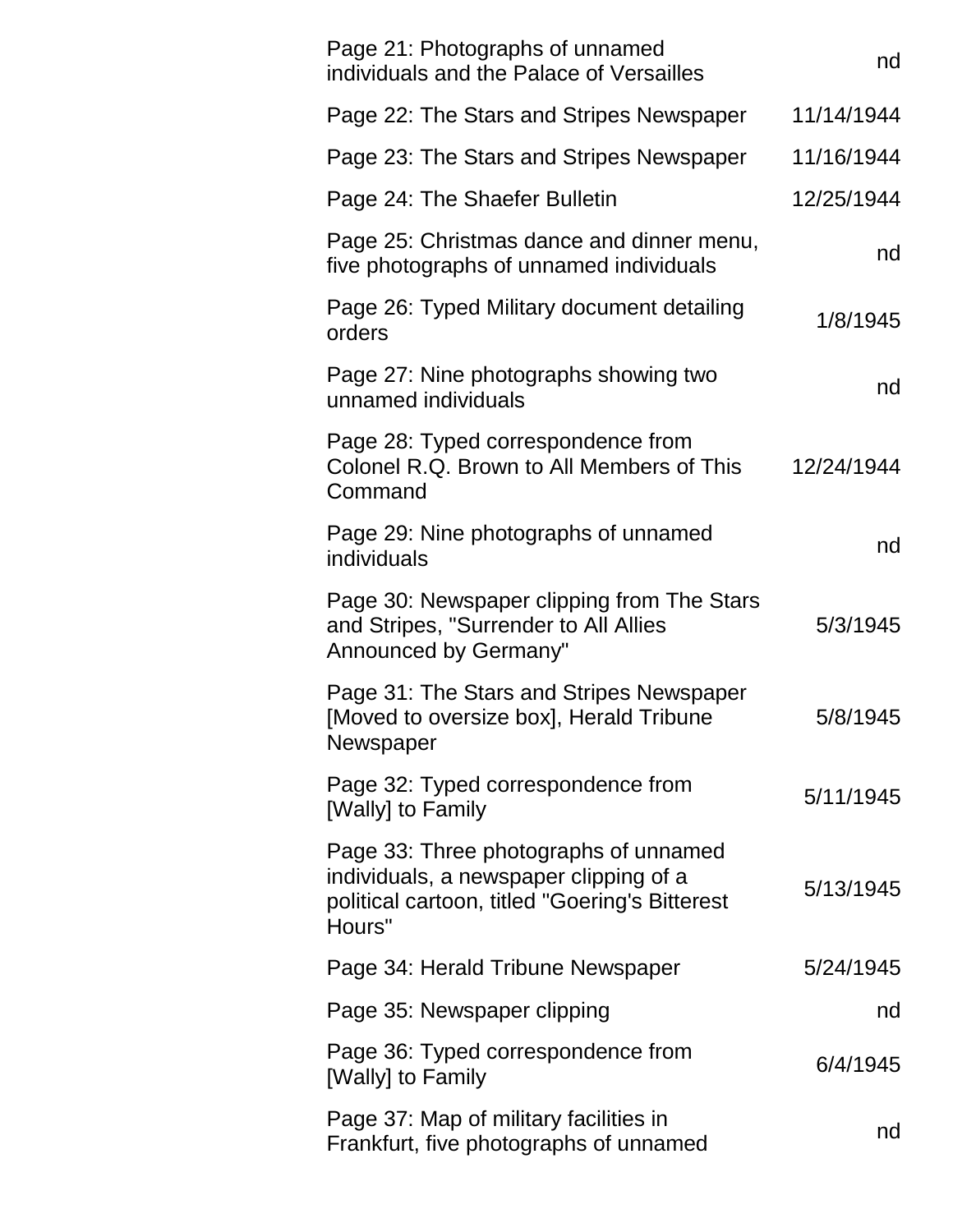|                  |   |           | individuals                                                                      |                   |
|------------------|---|-----------|----------------------------------------------------------------------------------|-------------------|
|                  |   |           | Page 38: Typed correspondence from<br>[Wally] to Family                          | 6/13/1945         |
|                  |   |           | Page 39: Three photos of unnamed<br>individuals, all in service uniforms         | nd                |
|                  |   |           | Page 40: Newspaper clipping, titled "Rail<br>Station is 'Pig Alley' of Frankfurt | nd                |
|                  |   |           | Page 41: Five photos of unnamed<br>individuals and scenery                       | nd                |
|                  |   |           | Page 43: Five photos of unnamed<br>individuals                                   | nd                |
|                  |   |           | Back cover of scrapbook: Le Figaro<br>Newspaper [Moved to oversize box]          | November,<br>1944 |
| 1                | 1 |           | Miscellaneous documents regarding the<br><b>European Theater</b>                 | 1945-1946         |
|                  |   | 800341002 | "Whitechester, England, A Town at War"<br><b>Book</b>                            | April, 1945       |
|                  |   |           | 800341003 "Christmas in the Army" Sheet Music                                    | nd                |
|                  |   | 800341004 | Typed military document regarding travel<br>orders                               | 2/7/1946          |
|                  |   | 800341005 | Typed military document regarding travel<br>orders with stamp                    | 2/7/1946          |
|                  |   | 800341006 | Typed military document regarding travel<br>orders, 2                            | 2/7/1946          |
| $\boldsymbol{2}$ |   |           | <b>Oversize Newspapers</b>                                                       | 1944-1945         |
|                  |   | 800341007 | The Stars and Stripes Newspaper [Moved to<br>oversize box]                       | 11/13/1944        |
|                  |   | 800341008 | Sunday Pictorial Newspaper [Moved to<br>oversize box]                            | 8/13/1944         |
|                  |   | 800341009 | The Stars and Stripes Newspaper [Moved to<br>oversize box]                       | 11/14/1944        |